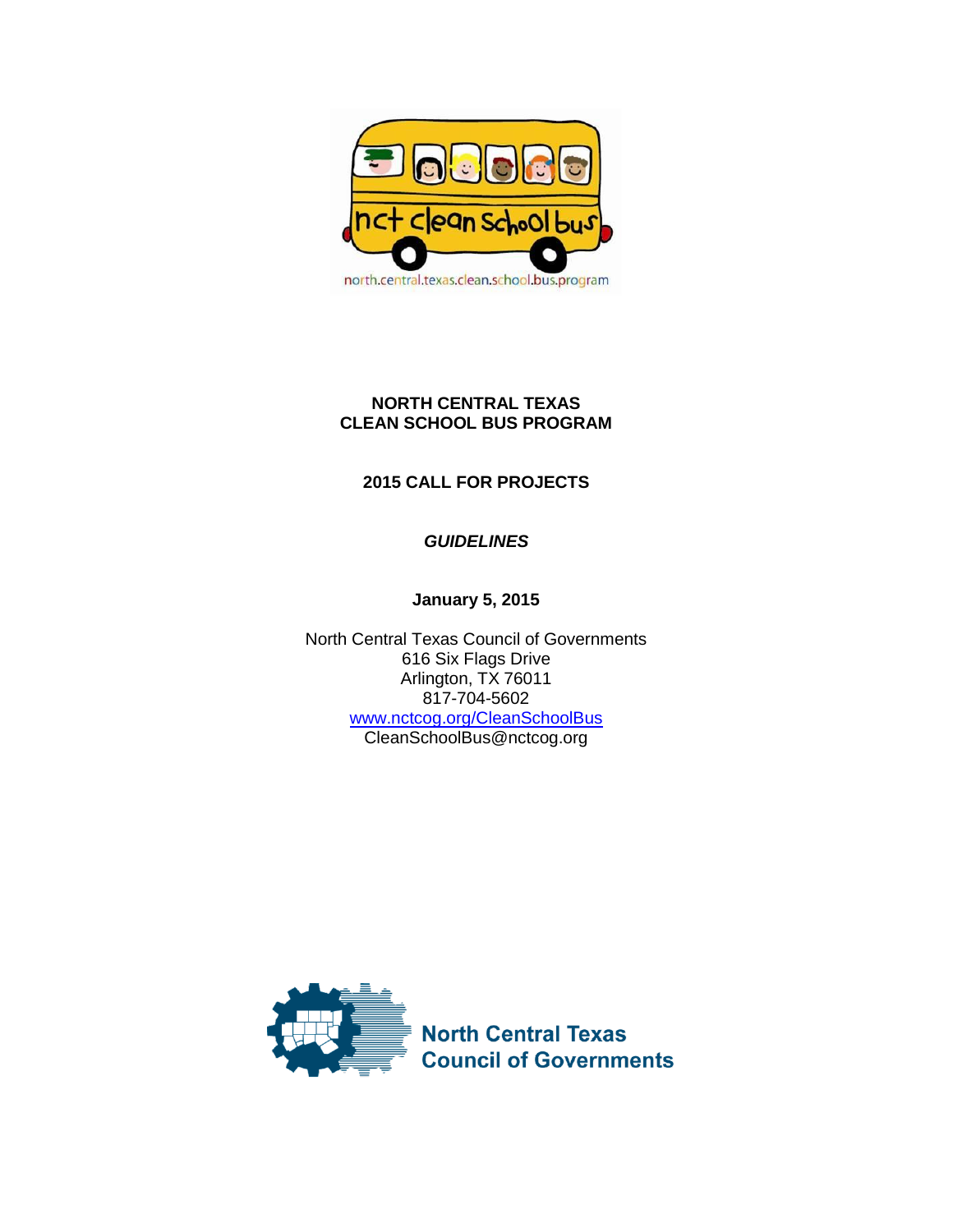# **TABLE OF CONTENTS**

| GRANT ADMINISTRATION AND REIMBURSEMENT OF EXPENSES  8            |  |
|------------------------------------------------------------------|--|
|                                                                  |  |
|                                                                  |  |
| APPENDIX A: Verified Retrofit and Idle Reduction Technologies 12 |  |
|                                                                  |  |
| APPENDIX C: Subgrantee Procurement Review Checklist  15          |  |
| APPENDIX D: NCTCOG Third-Party Procurement Procedures  16        |  |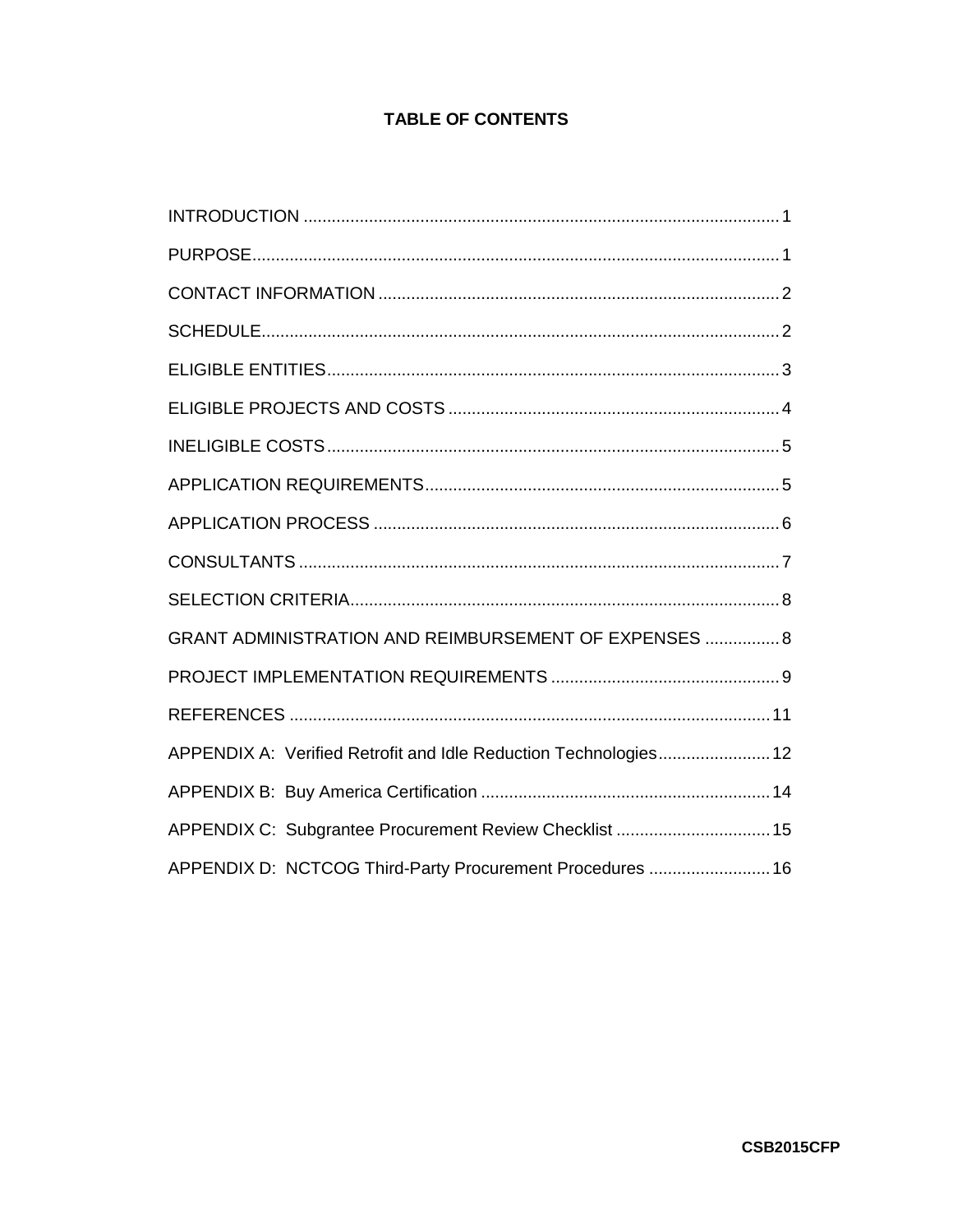#### <span id="page-2-0"></span>**INTRODUCTION**

The North Central Texas Clean School Bus (NCTCSB) Program helps schools in the Dallas-Fort Worth (DFW) region reduce emissions from school bus fleets and improve air quality at school campuses in order to both reduce health impacts associated with poor air quality and support regional efforts to attain federal air quality standards. The Program is fuel- and technology- neutral and seeks to expand the use of cleaner school bus technologies. The NCTCSB Program Call for Projects (CFP) provides financial assistance for projects that reduce oxides of nitrogen ( $NO<sub>x</sub>$ ) emissions by retrofitting, repowering, and replacing high-emitting buses, and installing idle reduction technology. The 2015 CFP is made possible through use of Congestion Mitigation and Air Quality Improvement (CMAQ) Program and Texas Commission on Environmental Quality (TCEQ) Supplemental Environmental Project (SEP) funds.

#### <span id="page-2-1"></span>**PURPOSE**

Ten counties in the North Central Texas region are classified as moderate nonattainment under the 2008 8-hour ozone standard, meaning the air quality in these counties does not meet the Environmental Protection Agency's (EPA) National Ambient Air Quality Standard (NAAQS) for ozone. Ozone is formed when  $NO<sub>x</sub>$  and volatile organic compounds (VOC) mix in the presence of sunlight and heat. Programs to reduce  $NO<sub>x</sub>$  emissions from mobile sources, which comprise approximately 76 percent of ozone forming pollutants, are an important element of working toward ozone attainment. Breathing ground-level zone can result in a number of health effects that are observed in broad segments of the population. Evidence from observational studies indicates that higher daily ozone concentrations are associated with increased hospital admissions and other markers of morbidity<sup>1</sup>.



#### **Exhibit 1: 2012 Estimated NOx Emission Inventory**

Source: Texas Commission on Environmental Quality, 2012 Dallas-Fort Worth 8-hour Ozone Attainment Demonstration State Implementation Plan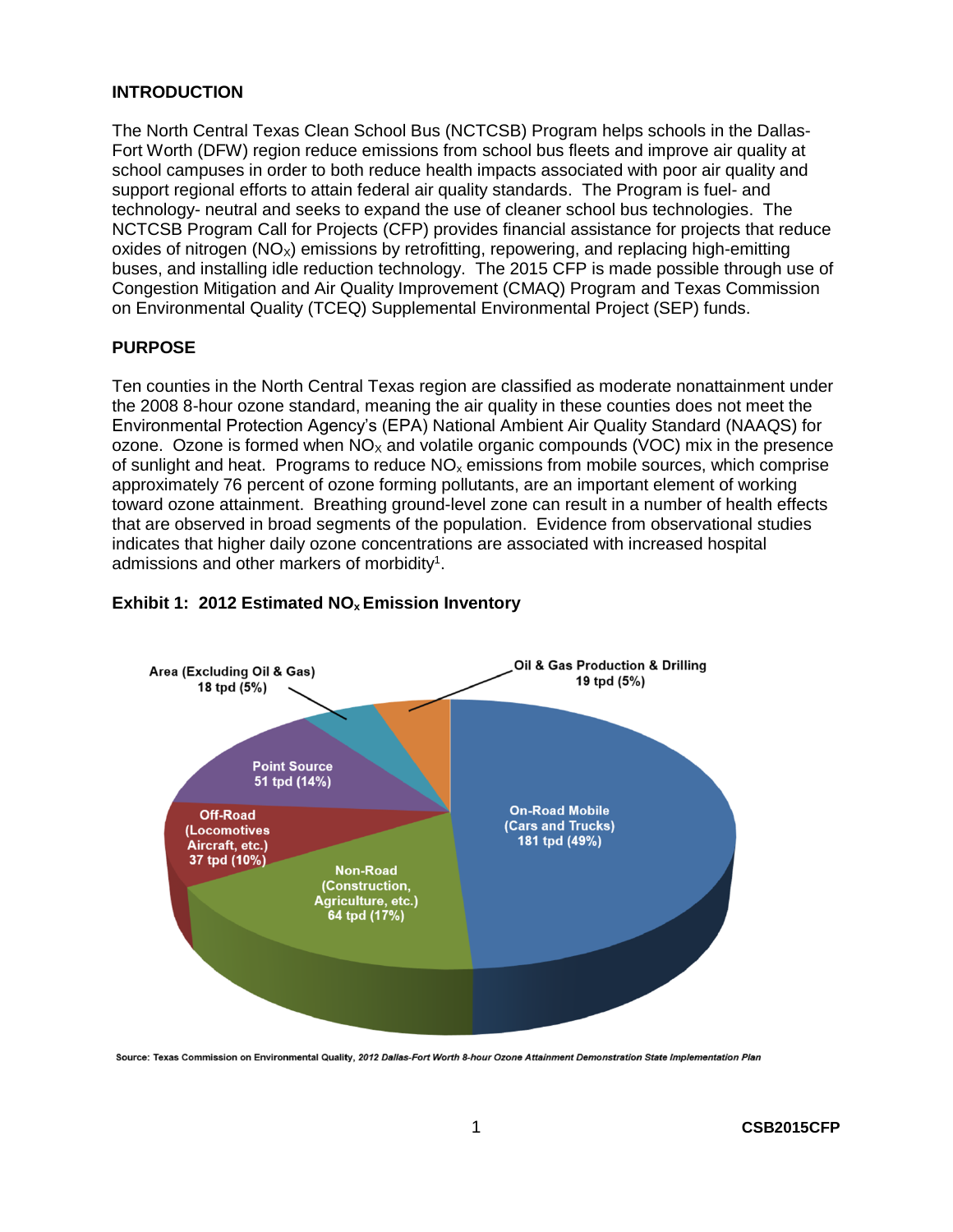On November 25, 2014, the EPA issued a proposal to further lower the federal ozone standard. This announcement highlights that efforts to reduce ozone-forming emissions will remain critically important to the region.

In addition, exposure to high concentrations of diesel exhaust from school bus engines and idling vehicles are known to disproportionately affect children's health. Particulate matter from older diesel school bus engines have been shown to aggravate asthma, cause lung inflammation and lead to heart problems. The World Health Organization has formally classified diesel engine exhaust as carcinogenic to humans and has been shown to be an endocrine disruptor in school-aged children<sup>2</sup>. According to the California Air Resources Board (CARB), school bus trips can increase children's daily exposure to black carbon up to 34 percent compared to regular passenger cars and particle matter (PM) levels inside a school bus spike to 5-10 times the levels outside the bus<sup>2</sup>. One goal of the NCTCSB Program is to reduce harmful emissions in school buses currently in operation for students in the 10-county ozone nonattainment region.

#### <span id="page-3-0"></span>**CONTACT INFORMATION**

Please submit any questions or comments to:

Email: [CleanSchoolBus@nctcog.org](mailto:CleanSchoolBus@nctcog.org) Website: [www.nctcog.org/CleanSchoolBus](http://www.nctcog.org/CleanSchoolBus)

NCTCOG Project Staff:

Heather Davis Air Quality Planner 817-704-5602 hdavis@nctcog.org

Lori Pampell Clark Principal Air Quality Planner 817-695-9232 lclark@nctcog.org

Shannon Stevenson Program Manager 817-608-2304 sstevenson@nctcog.org

#### <span id="page-3-1"></span>**SCHEDULE**

| <b>Milestone</b>                                                                        | <b>Estimated Timeframe</b>            |
|-----------------------------------------------------------------------------------------|---------------------------------------|
| <b>Call for Projects Opens</b>                                                          | January 5, 2015                       |
| CFP Workshop/Webinar                                                                    | January 20, 2015 2:00 pm Central Time |
| Call for Projects Application Deadline &<br><b>Clean Fleet Policy Adoption Deadline</b> | March 13, 2015 5:00 pm Central Time   |
| Proposals Evaluated & Selected                                                          | March/April 2015                      |
| <b>Awarded Projects Announced</b>                                                       | Summer 2015                           |
| Awardees to Receive Agreements and<br>Begin Purchasing                                  | Spring/Summer 2015                    |
| <b>Project Implementation Deadline</b>                                                  | July 1, 2016                          |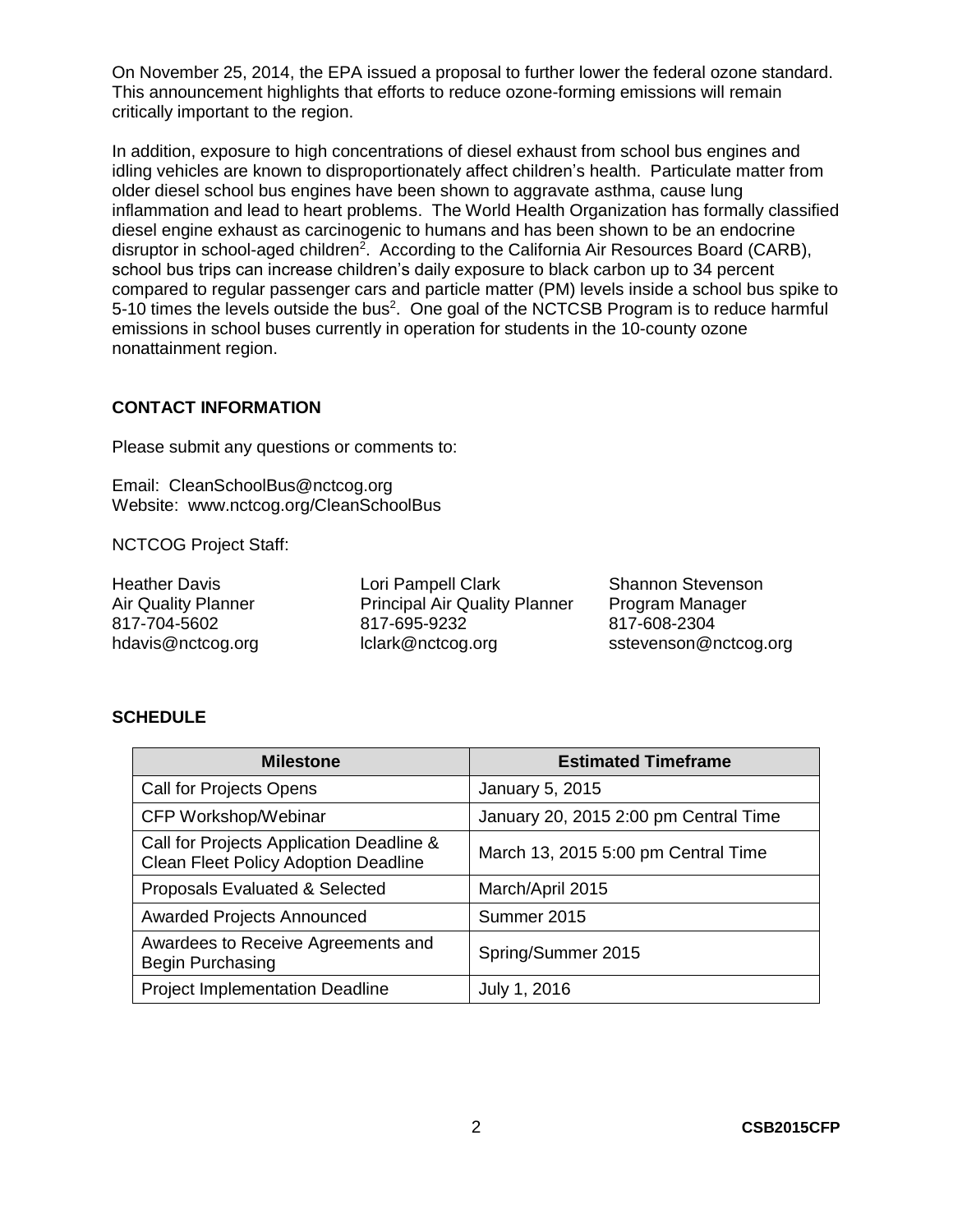### <span id="page-4-0"></span>**ELIGIBLE ENTITIES**

This CFP is open to public and private schools, school districts, and school bus operators with operations in the ten counties currently classified as nonattainment for the pollutant ozone; this includes Collin, Dallas, Denton, Ellis, Johnson, Kaufman, Parker, Rockwall, Tarrant, and Wise. Eligible districts are outlined in the following map, which is also located at

[www.nctcog.org/CleanSchoolBus.](http://www.nctcog.org/CleanSchoolBus) Districts whose boundaries are partially in the nonattainment area are eligible as long as the buses included in the application travel predominantly within the 10-county nonattainment area.

#### **Exhibit 1: School Districts in the NCTCOG Service Area\***



**School Districts in NCTCOG Service Area** 

\*Click image for a more detailed map online.

Entities that wish to apply must adopt the Regional Transportation Council's (RTC) Clean Fleet Policy, as approved on December 11, 2014, and submit a signed copy of the policy to NCTCOG offices by the March 13, 2015, application deadline. The Clean Fleet Policy provides guidance related to reducing fleet emissions and overall fuel consumption, partnering with NCTCOG and DFW Clean Cities, and ensuring fleet personnel are familiar with air quality and petroleum reduction goals. Adopting entities must maintain policy compliance by adopting the Clean Fleet Policy, implementing an idle reduction policy or standard operating procedure, and submitting annual fleet policy reporting, to be eligible for future funding. For more information, please visit: [www.nctcog.org/FleetPolicy.](http://www.nctcog.org/FleetPolicy)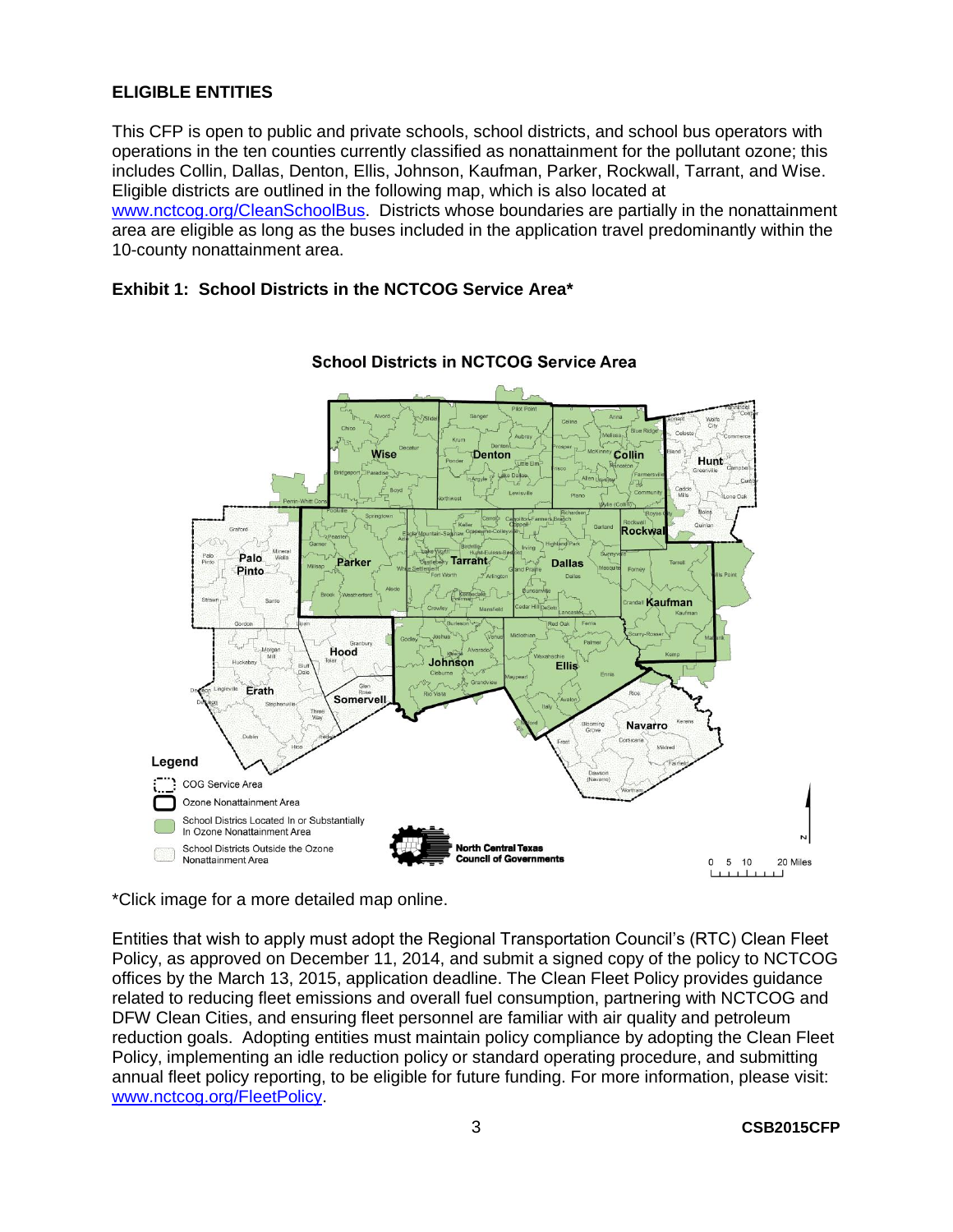### <span id="page-5-0"></span>**ELIGIBLE PROJECTS AND COSTS**

All projects must impact emissions from vehicles currently in use as school buses (that is, regularly used for student transportation). All projects are eligible to receive grants of up to 80 percent of the incremental cost of the activity. Additional requirements for specific project types are outlined as follows:

- 1. Vehicle Replacement replacement of an older school bus with a newer model year school bus; including an alternative fuel or an advanced technology school bus Project Eligibility:
	- New bus must remain operational for at least five years
	- Engines must be EPA or CARB certified for model year 2014 or later. Lists of certified engines can be found at:
		- EPA <http://www.epa.gov/otaq/certdata.htm>
		- CARB <http://www.arb.ca.gov/msprog/onroad/cert/cert.php>
			- o Click on "Executive Orders Listing"; most school bus engines will fall into the "HDE-HDV\_MDE" column.
	- $\bullet$  New bus must reduce NO<sub>x</sub> emissions.
	- New bus must perform the same function and have a similar gross vehicle weight rating as the bus being replaced.
	- The old bus and engine must be scrapped and the new engine must be of comparable horsepower.
	- Replacements that would have occurred through normal fleet turnover are not eligible for funding under this program. The old bus or engine must have been scheduled to remain operational in the fleet for a minimum of five more years if grant funding were not available. Prior to award, NCTCOG may require a thirdparty mechanic to verify remaining useful vehicle or engine life.
- 2. Engine Repower– replacement of an existing engine with a certified new, rebuilt, or remanufactured engine

Project Eligibility:

- Engines must be EPA or CARB certified for model year 2014 or later. Lists of certified engines can be found at:
	- EPA <http://www.epa.gov/otaq/certdata.htm>
	- CARB <http://www.arb.ca.gov/msprog/onroad/cert/cert.php>
- The engine being replaced must be scrapped and the new engine must be of comparable horsepower.
- Repowers that would have occurred through normal fleet turnover are not eligible for funding under this program. The old bus or engine must have been scheduled to remain operational in the fleet for a minimum of five more years if grant funding were not available. Prior to award, NCTCOG may require a third-party mechanic to verify remaining useful bus and/or engine life.
- 3. Engine Conversion reconfiguration of existing engine to run on fuels different than the ones for which they were originally designed.
	- Project Eligibility:
		- Conversion kit must remain operational for at least five years.
		- Conversion kit must be EPA or CARB certified for the specific engine on which installation is planned. Lists of conversion kits can be found at: EPA – [iaspub.epa.gov/otaqpub/](http://iaspub.epa.gov/otaqpub/)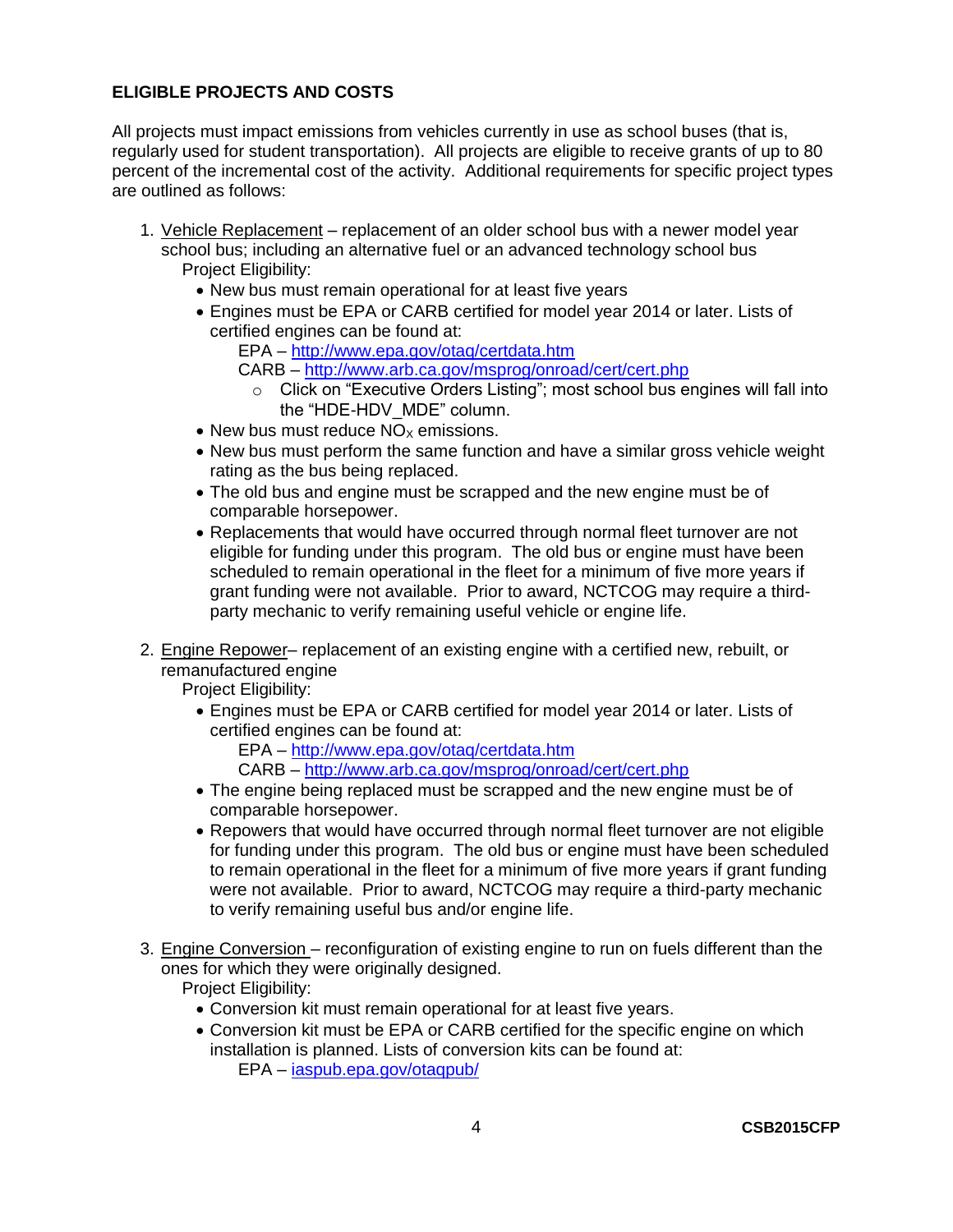o Under "Compliance Document Type" choose "Certificates of Conformity" from the drop-down menu.

CARB – [www.arb.ca.gov/msprog/aftermkt/altfuel/altfuel.htm](http://www.arb.ca.gov/msprog/aftermkt/altfuel/altfuel.htm)

4. Retrofit – installation of verified emission control equipment to an existing engine or exhaust system.

Project Eligibility:

- Must remain operational for at least five years.
- $\bullet$  Must reduce NO<sub>x</sub> emissions.
- Technologies must be EPA or CARB verified. Lists of approved retrofit technologies can be found at:

EPA – [epa.gov/cleandiesel/verification/verif-list.htm](http://epa.gov/cleandiesel/verification/verif-list.htm) CARB – [www.arb.ca.gov/diesel/verdev/vt/cvt.htm](http://www.arb.ca.gov/diesel/verdev/vt/cvt.htm)

- 5. Idle Reduction installation of a device that provides resources needed during idle time, such as climate control, in a way that allows the primary engine to be turned off. Project Eligibility:
	- Must remain operational for at least three years.
	- $\bullet$  Must achieve a reduction in NO<sub>x</sub> emissions.
	- Technologies must be EPA verified. Information on verified idle reduction systems can be found at [www.epa.gov/smartway/forpartners/technology.htm](http://www.epa.gov/smartway/forpartners/technology.htm)

### <span id="page-6-0"></span>**INELIGIBLE COSTS**

Ineligible costs include:

- Fees associated with Buy Boards and financing.
- Administrative costs and other internal costs of the grant recipient including, but not limited to, personnel expenses, internal salaries, indirect costs, and travel.
- Fees for a third-party consultant or dealer hired to coordinate the application or manage and administer grant-funded activities, including coordination of the work and submission of reports and paperwork. This restriction is not intended to limit the ability of the equipment supplier or installer to include reasonable and necessary costs for managing the work to be performed in the price of the vehicle, equipment, or installation services. The costs for professional services, including engineering and technical work, required for completion of the activity may be included, subject to the restrictions pertaining to that type of project. Per the Uniform Grant Management Standards, the cost-plus-percentage-ofcost method of contracting for professional services shall not be used.

### <span id="page-6-1"></span>**APPLICATION REQUIREMENTS**

Projects must comply with the following to be considered for funding

 **Clean Fleet Policy**: To be eligible, applicants must adopt the Clean Fleet Policy as approved by RTC on December 11, 2014, prior to the application deadline of March 13, 2015, at 5:00 pm Central Time and be in compliance with annual reporting requirements. A copy of the newly adopted policy must be submitted as an attachment to the Application.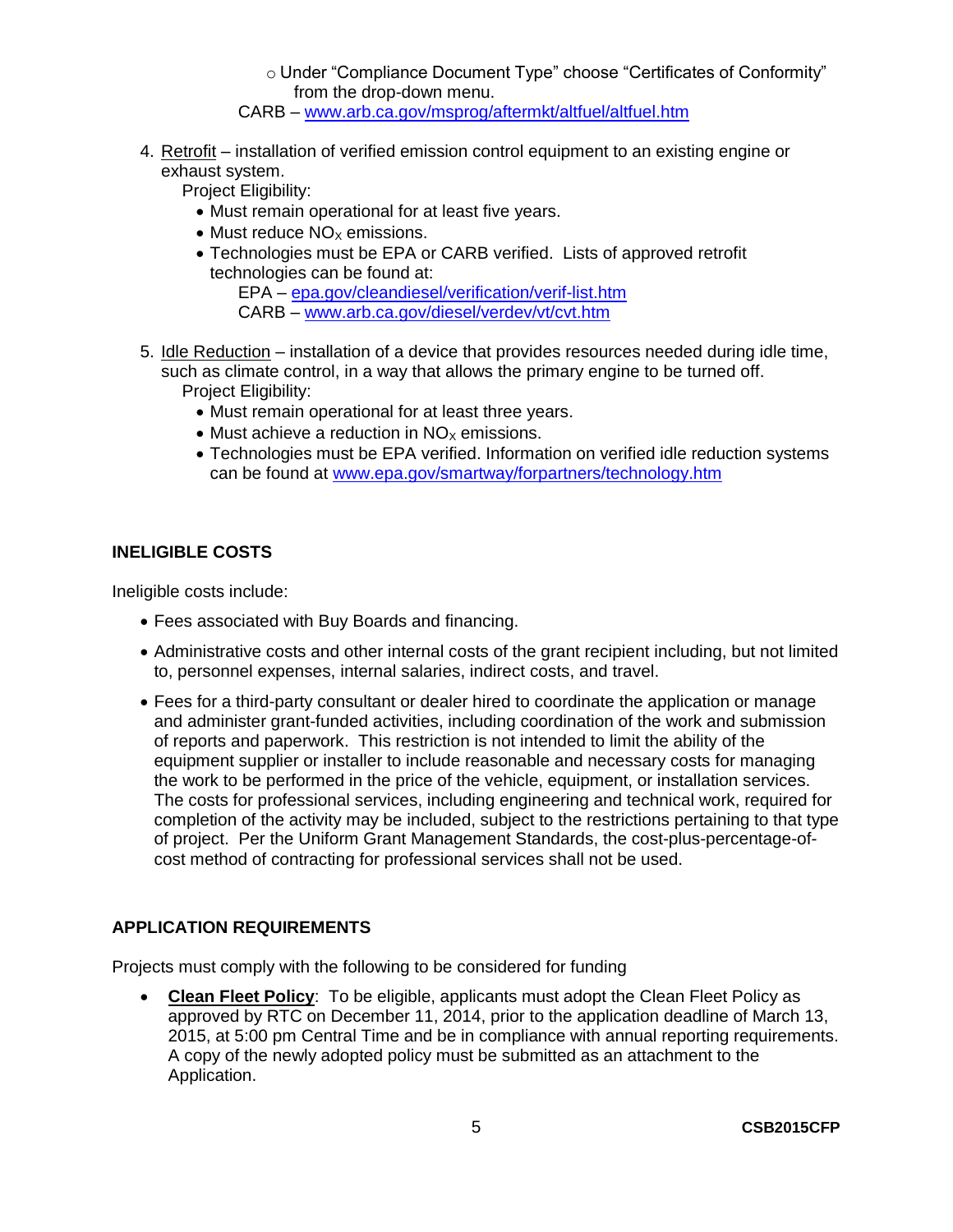- **Cost Estimate**: Applicants must submit a cost estimate for each project type, which will be the basis for determining the maximum grant award amount based on applicable funding thresholds. Submission of a cost estimate does not necessarily constitute fulfillment of applicant's procurement responsibilities. For more information on procurement, see *Procurement Requirements* on page ten (10) and Appendix D.
- **DUNS Number**: Applicants are required to provide a Dun and Bradstreet (D&B) Data Universal Numbering System (DUNS) number. Applicants can receive a DUNS number at no cost by calling the toll-free DUNS Number request line at 1-866-705-5711, or visiting the D&B Website at [www.dnb.com/us/.](http://www.dnb.com/us/) If a DUNS number has not yet been assigned, please include the date the applicant requested a number.
- **EPA/CARB Certification or Verification Documentation**: Conversions, retrofits, and idle reduction projects must use EPA/CARB certified or verified technologies and include a copy of EPA or CARB certification from the appropriate website listed on page six (6).
- **Expedited Fleet Turnover**: Grant funds may not be used to fund replacement or repower projects that would have occurred through the normal attrition of vehicles or to provide funds for expanding a fleet. Normal attrition is defined as a replacement or repower scheduled to take place between now and the end of the Activity Life. Normal attrition is determined by the vehicle or fleet owner's budget plan, operating plan, standard procedures, or retirement schedule. For example, if a school bus fleet typically retires vehicles after 20 years, a bus currently in its 18th or 19th year of service is not eligible for replacement. A bus currently in its 15th year of service and thus has five years of useful life remaining (as defined by the fleet's retirement schedule) is eligible for replacement. A fleet turnover schedule must be provided as part of the application. See examples of fleet turnover schedules at [www.nctcog.org/CleanSchoolBus.](http://www.nctcog.org/CleanSchoolBus) The schedule must reflect 15 years (e.g. 2000-2015) to demonstrate average fleet turnover. A copy of any written fleet turnover schedule or fleet replacement policy should be included as an attachment.
- **Financial Disclosure**: Applicants must notify NCTCOG of the value of any existing financial incentives that directly reduce the cost of the proposed activity, including tax credits or deductions, other grants, anticipated scrap value, or any other public financial assistance, to allow for accurate calculation of incremental cost.
- **Local Match**: Applicants must identify local match sources, which must fund at least 20 percent of total project cost. Matching funds must not already be tied to emission reduction commitments (i.e. funding from the Texas Emissions Reduction Plan (TERP) may not be used as matching funds).
- **Project Type**: Projects must involve a school bus replacement, repower, retrofit or conversion, or installation of idle reduction technology, and must achieve a reduction in  $NO<sub>x</sub>$  emissions.
- **Voluntary Reductions**: Projects must be voluntary in nature and not required by any local, state, or federal law, rule, regulation, memorandum of agreement, or other legally binding document.

### <span id="page-7-0"></span>**APPLICATION PROCESS**

Application forms are available at [www.nctcog.org/CleanSchoolBus.](http://www.nctcog.org/CleanSchoolBus) Applications must include original signatures form the applicant's Authorized Official on the certification statements in Part 4 of the application.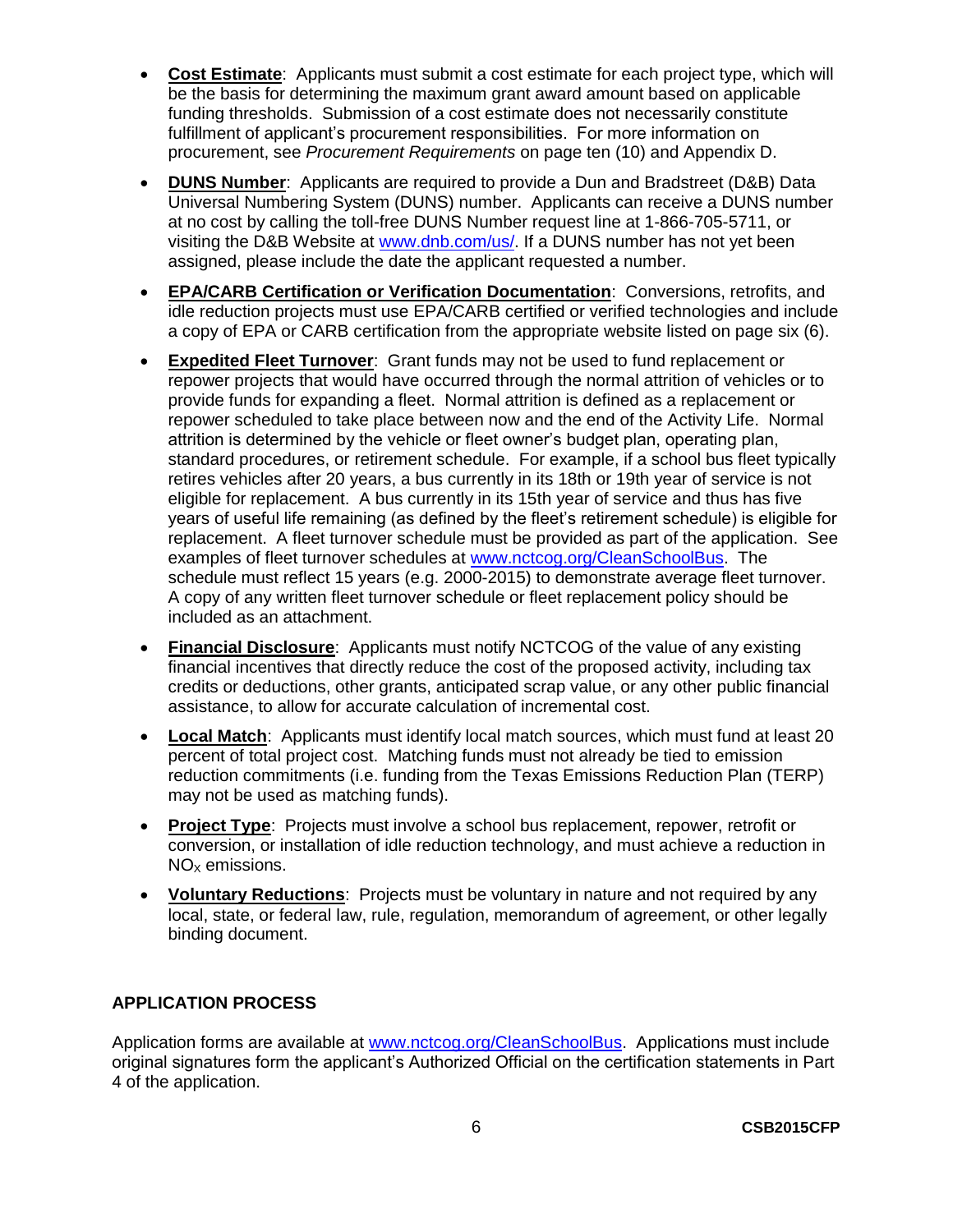**Applications for the North Central Texas Clean School Bus Program 2015 Call for Projects must be received "in-hand" by 5 pm Central Time on March 13, 2015.** Mailed applications which are postmarked by this time but have not yet been received are not considered "in-hand" and will be classified as a late submittal. Late submittals will not be accepted under any circumstances. Mail will be returned, unopened. Applications must be in a sealed envelope with a return address on the outside. Faxed applications will not be accepted.

Applications should be mailed or delivered to the following address:

North Central Texas Council of Governments Transportation Department North Central Texas Clean School Bus Program Attention: Heather Davis 616 Six Flags Drive Arlington, TX 76011

Applicants are strongly encouraged to also email the application file, with attachments, to [cleanschoolbus@nctcog.org.](mailto:cleanschoolbus@nctcog.org) Applicants are encouraged to submit in advance of the submission deadline to allow staff time to review for completeness. A checklist of required materials is included in the Application in the "AppInstructions" tab. Applicants should carefully review this checklist to ensure that all required materials are included with the application at the time of submittal.

- Application Checklist: All of the items listed below need to be "in hand" by the application deadline for a project to be deemed complete.
	- □ Completed Application Form (including Part 1, Part 2, Part 3 tabs as appropriate, and Part 4)
	- □ Cost Estimates
	- □ Copy of adopted Clean Fleet Policy
	- $\Box$  Fleet Turnover Schedule (for Replacement and Repower activities only)
	- □ Copy of, or link to, fleet replacement schedule or policy (for Replacement and Repower activities only)
	- □ Copy of EPA or CARB certification or verification (for Conversion, Retrofit, or Idle Reduction activities only)

Supplemental information which is material to the application will not be accepted after the application deadline. Non-material omissions will not constitute an incomplete application.

Note: If the applicant is applying for funding for more than one model of school bus, cost estimates must be submitted for each type of bus.

### <span id="page-8-0"></span>**CONSULTANTS**

Private consultants may be available to assist in completing and submitting an application. These consultants do not represent NCTCOG, and NCTCOG neither encourages nor discourages the use of a consultant to assist with the application process. NCTCOG has no agreement with any consultant and applications submitted by a particular consultant will not receive any more favorable treatment than other applications. Fees charged by a consultant are the responsibility of the applicant and may not be charged to the grant, either directly or as an addition to the cost basis of the grant-funded equipment.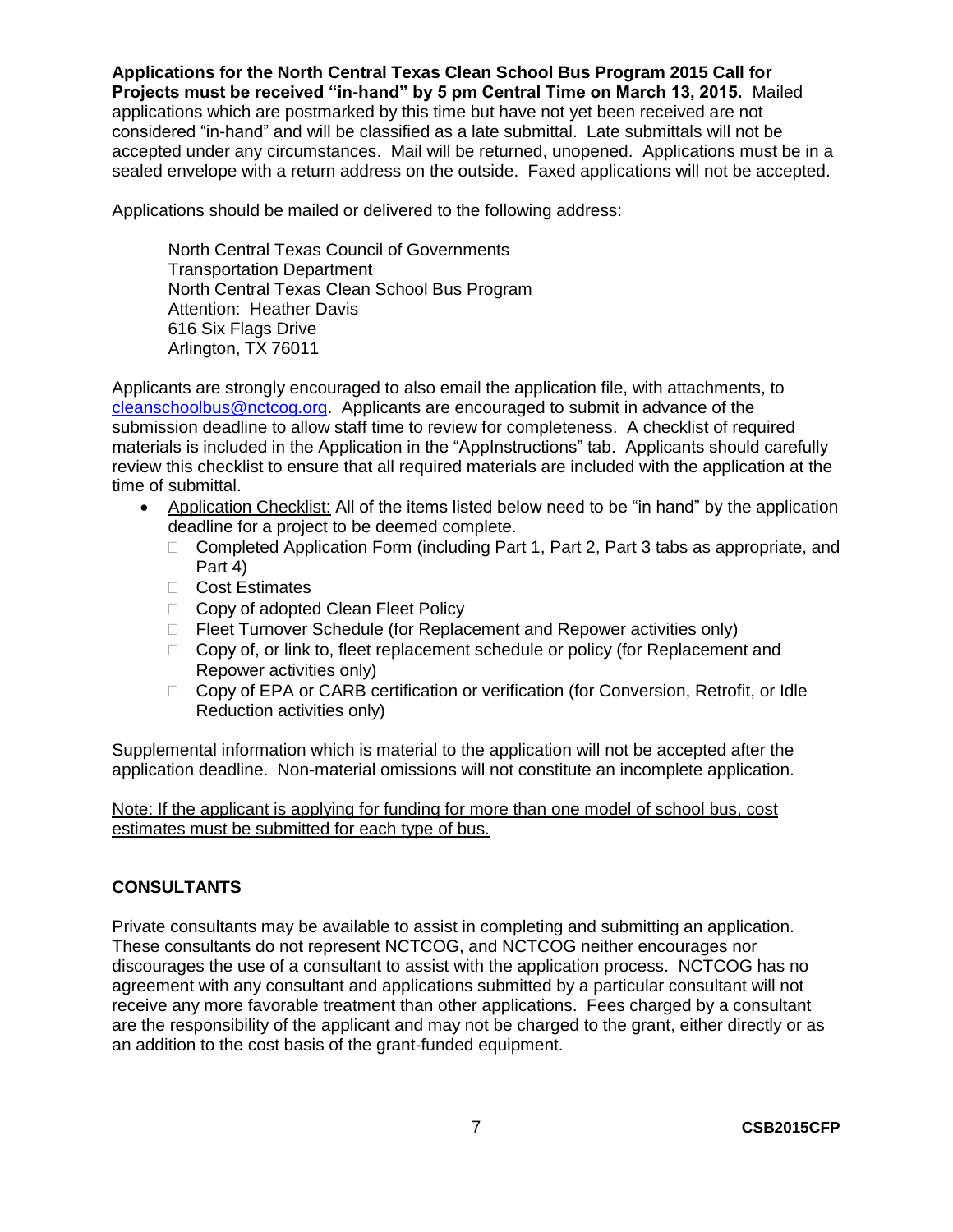#### <span id="page-9-0"></span>**SELECTION CRITERIA**

NCTCOG will evaluate and rank eligible applications based on the following criteria:

- Quantitative Analysis:
	- $\circ$  Cost per ton of NO<sub>x</sub> reduced
- Qualitative Assessment:
	- o Multipollutant Emission Benefits
		- Cost per ton of VOC reduced
		- **Cost per ton of Particulate Matter reduced**
		- Cost per ton of carbon dioxide emissions reduced
		- Cost per gallon petroleum reduced
	- o Partnership
		- **•** Previous participation in RTC initiatives
	- o Feasibility/risk
		- Readiness for implementation
		- Clearly identified funding needs, implementation procedures, and sources of local match
		- **•** Degree to which previously funded projects were successfully completed on time, without significant changes to work scope, and in an overall satisfactory manner.
	- o Innovative Project Types
		- **•** Potential for a project to demonstrate feasibility of new technologies not yet used in the NCTCOG region

NCTCOG is not obligated to fund a proposal from an applicant that has demonstrated marginal or unsatisfactory performance on previous grants or contracts with NCTCOG and/or other state or federal agencies. NCTCOG is not obligated to fund a proposal from an applicant based on a determination of the risks, including the financial condition of the applicant and other risk factors as may be determined by NCTCOG.

NCTCOG may base funding decisions on factors associated with best achieving the goals of the program, and is not obligated to select a project for funding. Additionally, NCTCOG may select parts of an application for funding or offer to fund less than the amount requested in an application.

### <span id="page-9-1"></span>**GRANT ADMINISTRATION AND REIMBURSEMENT OF EXPENSES**

Successful applicants will be notified of their selection and grant fund amounts awarded. Entities selected to receive grant funding will be required to execute an agreement with NCTCOG in order to receive grant funding. Services or work carried out under an agreement awarded as a result of this CFP must be completed within the scope of work, timeframe, and funding limitations specified by the agreement. A Notice to Proceed will be provided to awarded applicants; at that time, project implementation can commence, and costs may begin to be incurred. **Under no circumstances will reimbursement be made for costs incurred prior to the date of the Notice to Proceed.** Upon signature and execution of the agreement by NCTCOG, a copy of the executed agreement will be returned to the applicant.

Grants will be made on a reimbursement basis for eligible expenses incurred and paid by the grant recipient. A cost may not be considered incurred until the grant-funded vehicle or technology has been paid for by the grant recipient. Requests for reimbursement shall include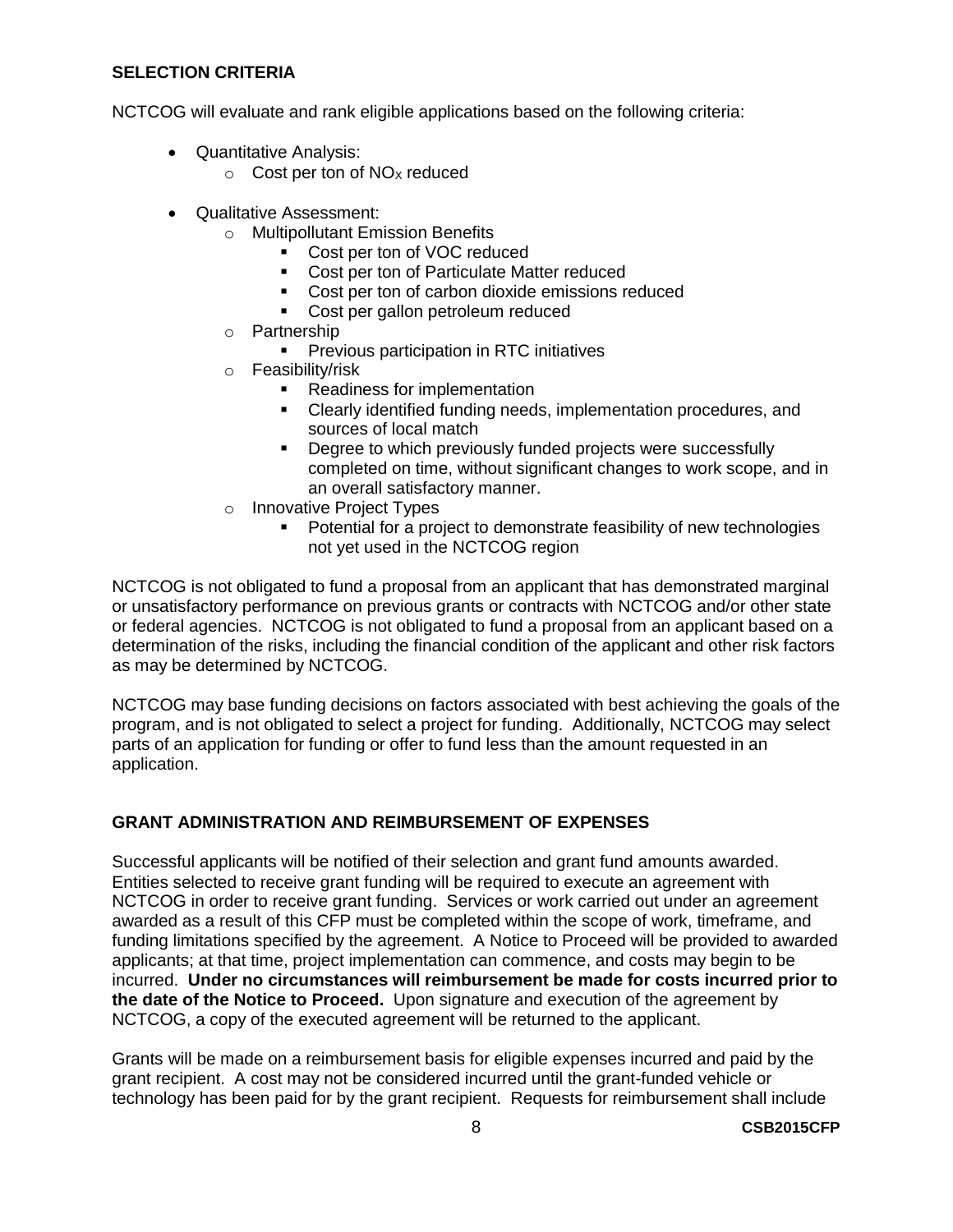documentation to show that the vehicle or equipment has been received, expenses paid by the grant recipient, and proper vehicle disposition has occurred (if applicable). Recipients will also have the option to assign their grant payments directly to a dealer or service provider. Reimbursement request forms are available at [www.nctcog.org/aqfunding/forms.asp](http://www.nctcog.org/trans/air/vehicles/investments/funding/forms.asp)

To further enhance the partnership and market emission reduction efforts, the grant recipient must agree to place a label on grant-funded vehicles or equipment if requested by NCTCOG.

Awarded applicants are obligated to fulfill agreement requirements including, but not limited to, achievement of semi-annual usage requirements, surrender of eligible emissions credits, and completion of reporting requirements to NCTCOG for the Activity Life of the project. Failure to comply with these requirements may result in return of all or a pro-rata share of the grant funds to NCTCOG.

### <span id="page-10-0"></span>**PROJECT IMPLEMENTATION REQUIREMENTS**

Applicants selected for funding must adhere to certain requirements as they complete their project and will be bound to certain obligations. Requirements and obligations include:

- **Activity Life**: The minimum number of years the applicant must operate the new vehicle/engine/technology in the fleet and report usage to NCTCOG. For replacement/repower projects, the Activity Life represents the number of years the applicant would have continued to operate the existing vehicle or engine had grant funds not been available. NCTCOG may require a third-party mechanic to verify vehicle/engine remaining useful life. Minimum Activity Life for each project type is as follows:
	- o Replacements: five years
	- o Repowers: five years
	- o Retrofits: five years
	- o Idle Reduction Technology: three years
- **Bus or Engine Disposition**: Buses and engines being replaced must be rendered permanently inoperable and disposed of in an environmentally responsible manner in accordance with local disposal laws. This includes drilling a three-inch hole in the engine block, cutting the frame of the chassis in a wedge 75 percent of the way through, and recycling salvageable materials by sending retired asset to a scrappage or remanufacturing facility. Other permanent destruction methods may be allowable upon approval by NCTCOG. The facility must be operated or authorized by the original engine manufacturer to remanufacture the engine. The process includes removing all parts and using the old block to build a remanufactured engine with a new serial number. Documentation of disposition, including before and after photographs, will be required for reimbursement. NCTCOG staff will be available, upon request, to witness vehicle and/or engine destruction if so desired.
- **Buy America**: If projects include the purchase of buses with integrated idle reduction technologies, Buy America requirements under 23 USC 313 and 23 CFR 635.410, which require a domestic manufacturing process for any steel or iron products, may apply. A Buy America Certification form is available for review at [www.nctcog.org/aqfunding/forms](http://www.nctcog.org/aqfunding/forms) and is enclosed as Appendix B.
- **Emissions Credit**: Applicants must surrender emissions reductions to NCTCOG to meet air quality requirements and goals. The recipient may not utilize emissions reduction to satisfy other air quality commitments.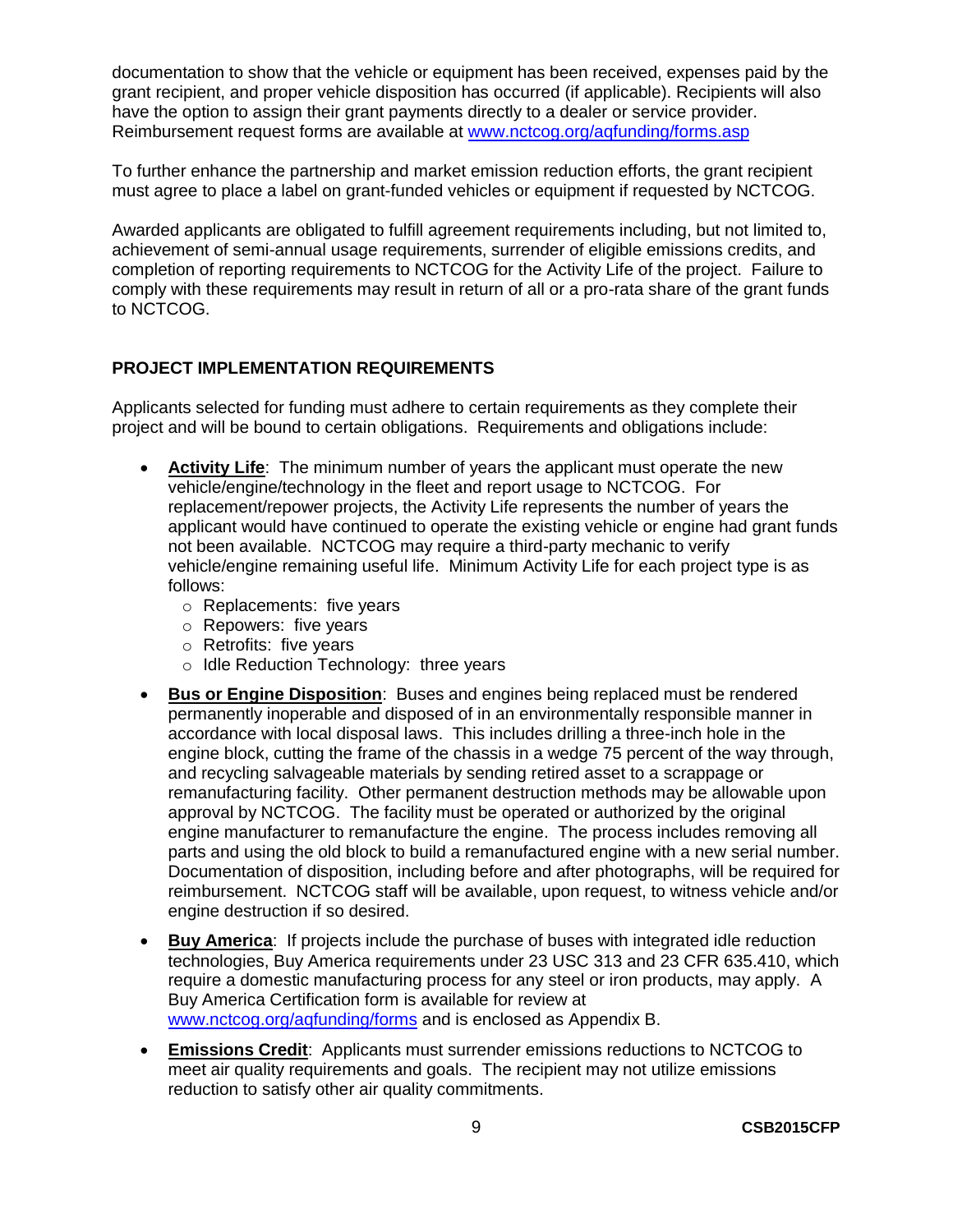- **Geographic Area**: All grant-funded buses and technologies must be utilized predominantly in the 10-county DFW ozone nonattainment area, as outlined on page three (3), throughout the Activity Life.
- **Global Positioning System (GPS) Requirement**: All recipients will be required to install GPS on grant-funded vehicles or equipment to facilitate required usage reporting. The cost of the GPS system will be considered a grant-eligible expense and may be reimbursed with grant funds. Recipients will be required to either use a GPS vendor selected by NCTCOG or, if the recipient already uses GPS on its bus fleet, to grant NCTCOG sufficient access to the data to fulfill usage reporting requirement needs.
- **Notification**: Recipients must agree to notify NCTCOG of changes in the following during the Activity Life: termination of use, change in use or location, sale, transfer, or accidental or intentional destruction of grant-funded vehicles or equipment.
- **Procurement**: Awarded applicants must demonstrate an open, fair, and competitive procurement or purchasing process in compliance with state and federal law. NCTCOG has adopted Third Party Procurement Procedures to assist awarded applicants (attached as Appendix D). In summary, these procedures require that awardees:
	- o maintain a written code of conduct related to contract award and administration;
	- $\circ$  maintain a contract administration system to ensure vendors and contractors perform according to the terms;
	- o conduct procurement transactions in an open, fair, and competitive manner; and
	- o maintain written procurement procedures

Appendix D provides guidance on the requirements for each type of procurement by dollar threshold. For example, purchases exceeding \$100,000 require NCTCOG's advanced approval of the proposed procurement process. Appendix C provides a checklist that NCTCOG uses to determine whether awardees have complied with the procurement requirements. NCTCOG staff is available to assist awarded applicants with any questions. Applicants are encouraged to review these procedures carefully prior to applying.

- **Program Income**: Any funds received for scrapped equipment or engines will be treated as program income, which may include deducting scrap value from the total project cost for the purposes of calculating total eligible grant amount, or using scrap value as part of the applicant's required cost share. Applicants may be required to report scrap value when requesting reimbursement for implemented activities, or to retain scrapped equipment for internal use.
- **Project Dates**: Projects must be implemented between summer 2015 and July 1, 2016. Grant recipients will be notified of award in summer 2015, with a Notice to Proceed provided soon thereafter. Grant recipients are not permitted to incur approved costs until Notice to Proceed is received.
- **Reporting Requirements**: Award recipients must commit to submitting reports regarding project status for the duration of the Activity Life. Failure to submit these reports pertaining to grant-funded activities may be grounds for termination of Agreement and/or return of grant funds.
	- o *Quarterly Progress Report:* All recipients must submit reports detailing progress toward project completion on a quarterly basis until final reimbursement is issued. A template will be provided by NCTCOG.
	- o *Semi-Annual Usage Report:* A Semi-Annual Usage Report must be submitted by January 15th and July 15th for the duration of the approved Activity Life.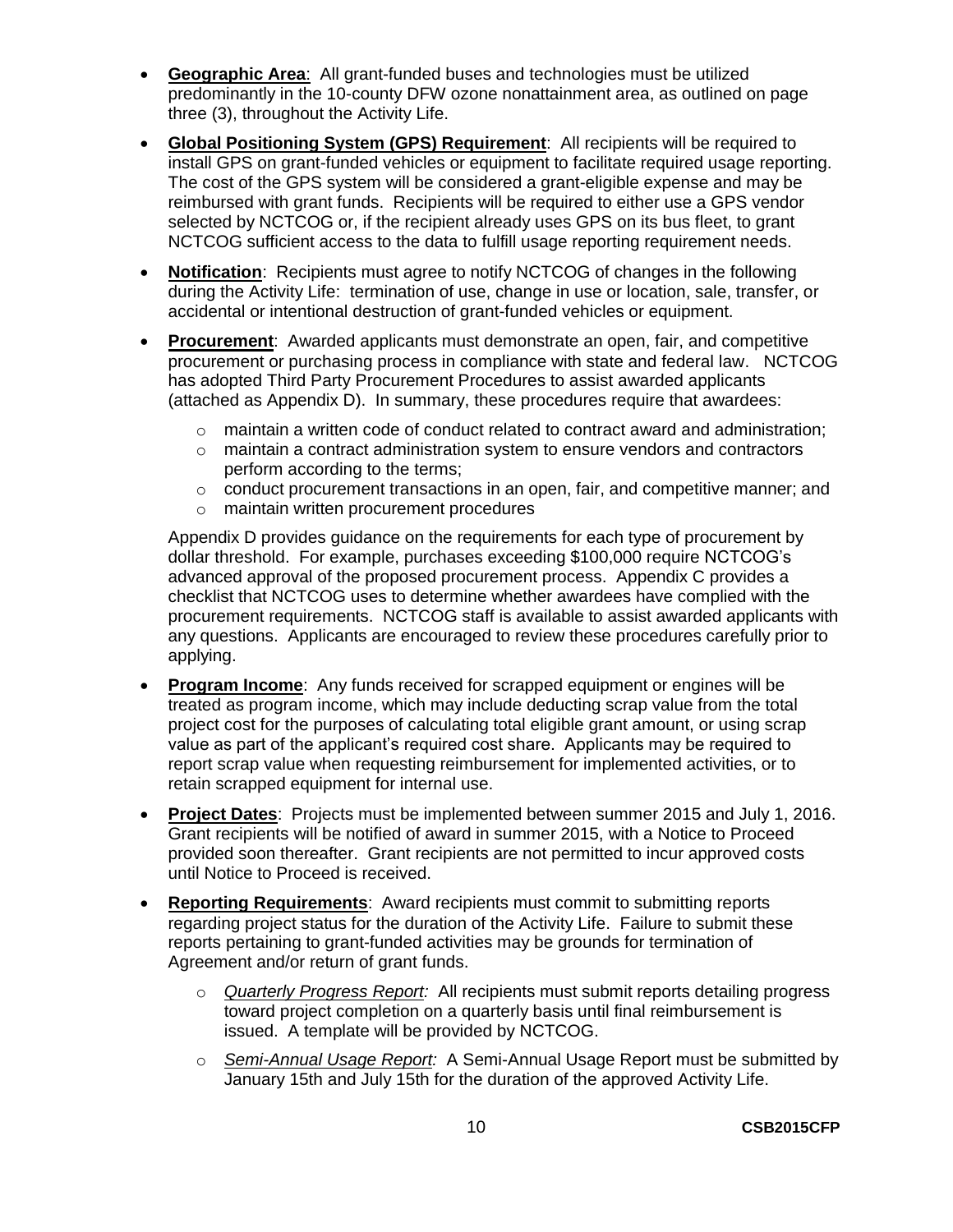Required reporting will include information similar to the following, for each activity:

- **Hours Logged on the Idle Reduction Vehicle/Technology for the Six-**Month Reporting Period.
- Cumulative hours Logged on the Idle Reduction Vehicle/Technology
- **Percent of Time Operating in DFW Ozone Nonattainment Area for the** Six-Month Reporting Period.
- Operational Issues or Changes (if any, such as significant maintenance concerns, repair needs, etc.)

Usage reporting will be completed online through the NCTCOG website [\(www.nctcog.org/aqfunding/reporting\)](http://www.nctcog.org/trans/air/programs/reporting/index.asp). A username and password will be provided prior to the end of the first reporting period.

o *Written Certification of Disposition*: To comply with federal Property Management requirements, the applicant must provide to NCTCOG a written certification of the disposition of grant-funded vehicle or equipment at the end of the Activity Life or upon transfer of ownership. The certification shall describe the continued use and condition of the vehicle or equipment, fair market value, remaining useful life, and any actual or anticipated improvements that may increase the value of the vehicle or equipment.

### <span id="page-12-0"></span>**REFERENCES**

- <sup>1</sup> Environmental Protection Agency, *Health Effects of Ozone in the General Population*, 12/31/2014. <http://www.epa.gov/apti/ozonehealth/population.html>
- <sup>2</sup> Environmental Defense Fund, *Evaluation of Clean School Bus Programs in Texas*, 12/31/2014. [http://www.edf.org/sites/default/files/cleanbuses\\_14\\_screen.pdf](http://www.edf.org/sites/default/files/cleanbuses_14_screen.pdf)
- <sup>3</sup> California Environmental Protection Agency, Air Resources Board, *Staff Report: Proposed 2005-2006 Lower-Emissions School Bus Program Guidelines and Funding Allocation,* 01/24/06. [www.arb.ca.gov/msprog/schoolbus/2006/stfrpt.pdf.](file:///C:/Users/MGadlin/Desktop/www.arb.ca.gov/msprog/schoolbus/2006/stfrpt.pdf)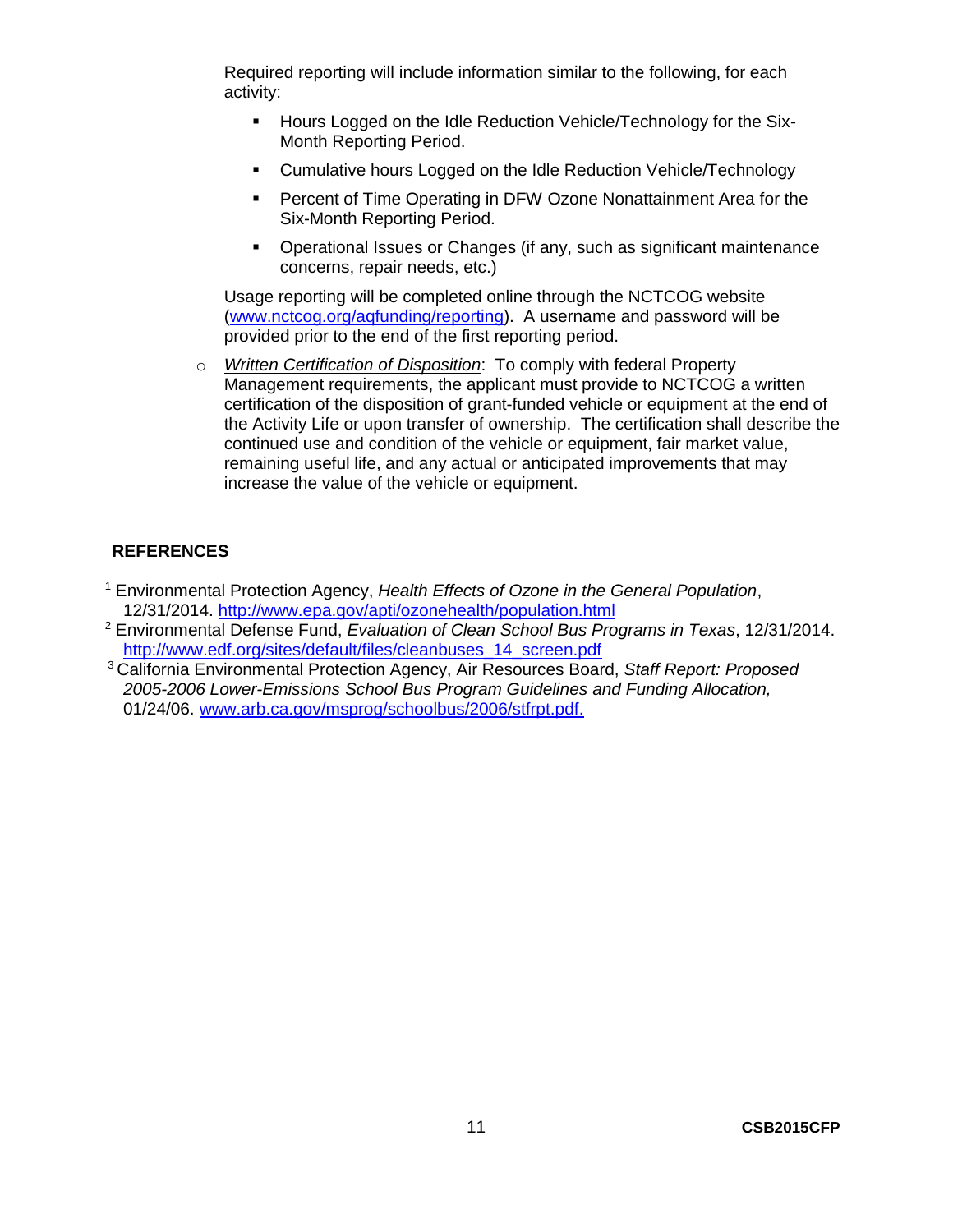### **APPENDIX A: Verified Retrofit and Idle Reduction Technologies**

<span id="page-13-0"></span>Applicants are encouraged to consult the websites listed in the Guidelines on pages four (4) and five (5) for information on different companies and products.

# **Exhibit 1: Verified Retrofit Technologies with NO<sub>X</sub> Emissions Reductions**

(Note: Due to changes in emission controls over time, retrofits maybe better suited for buses with engines manufactured prior to 1993.)

| <b>Manufacturer</b>                      | <b>Technology</b><br><b>Applicability</b>                                                                                                                            |                                                                                                                                                                                                                    | NO <sub>x</sub><br><b>Reduction (%)</b> |  |
|------------------------------------------|----------------------------------------------------------------------------------------------------------------------------------------------------------------------|--------------------------------------------------------------------------------------------------------------------------------------------------------------------------------------------------------------------|-----------------------------------------|--|
| <b>ESW</b><br>CleanTech<br>Longview      | Lean NOx Catalyst<br>and DPF                                                                                                                                         | 1993-2006 model year on-<br>road; CARB diesel;<br>biodiesel.                                                                                                                                                       | 25                                      |  |
| International<br>Truck &<br>Engine Corp. | <b>Green Diesel</b><br>Technology-Low<br>NO <sub>x</sub> Calibration<br>plus Diesel<br><b>Oxidation Catalyst</b><br>with Ultra Low<br><b>Sulfur Diesel</b><br>(ULSD) | Highway, light heavy-duty, 4<br>cycle, Navistar/International<br>engines, model years 1999-<br>2003 in the following<br>families: XNVXH0444ANA,<br>YNVXH0444ANB,<br>1NVXH0444ANB,<br>2NVXH0444ANB,<br>3NVXH0444ANB | 25                                      |  |
| Johnson<br>Matthey<br><b>EGRT</b>        | <b>EGR/DPF</b>                                                                                                                                                       | 2000 International DT-466,<br>2000 Cummins ISM 2001<br>Cummins ISB, 1998-2002<br>Cummins ISC, 2001<br>Cummins ISL, 2001 MY<br>DDC - 50, and 2001 DDC -<br>60. on-road; 15 ppm sulfur<br>diesel                     | 40                                      |  |
| Johnson<br>Matthey                       | Selective Catalytic<br>Reduction<br>Technology<br>(SCRT)                                                                                                             | On-highway, 4-cycle, non-<br>EGR, 250-500 hp heavy-<br>duty diesel engines,<br>originally manufactured from<br>model years 1994 through<br>2002.                                                                   | 70                                      |  |
| Johnson<br>Matthey                       | Selective Catalytic<br>Reduction<br>Technology<br>(SCCRT)                                                                                                            | On-highway, 4-cycle, EGR<br>and non-EGR, 250-500 hp<br>heavy-duty diesel engines,<br>originally manufactured from<br>model years 1998 through<br>2006                                                              | 70                                      |  |
| Lubrizol<br>PuriNOx                      | <b>Emulsified Fuel</b>                                                                                                                                               | 1996-2003 on-road                                                                                                                                                                                                  | 15                                      |  |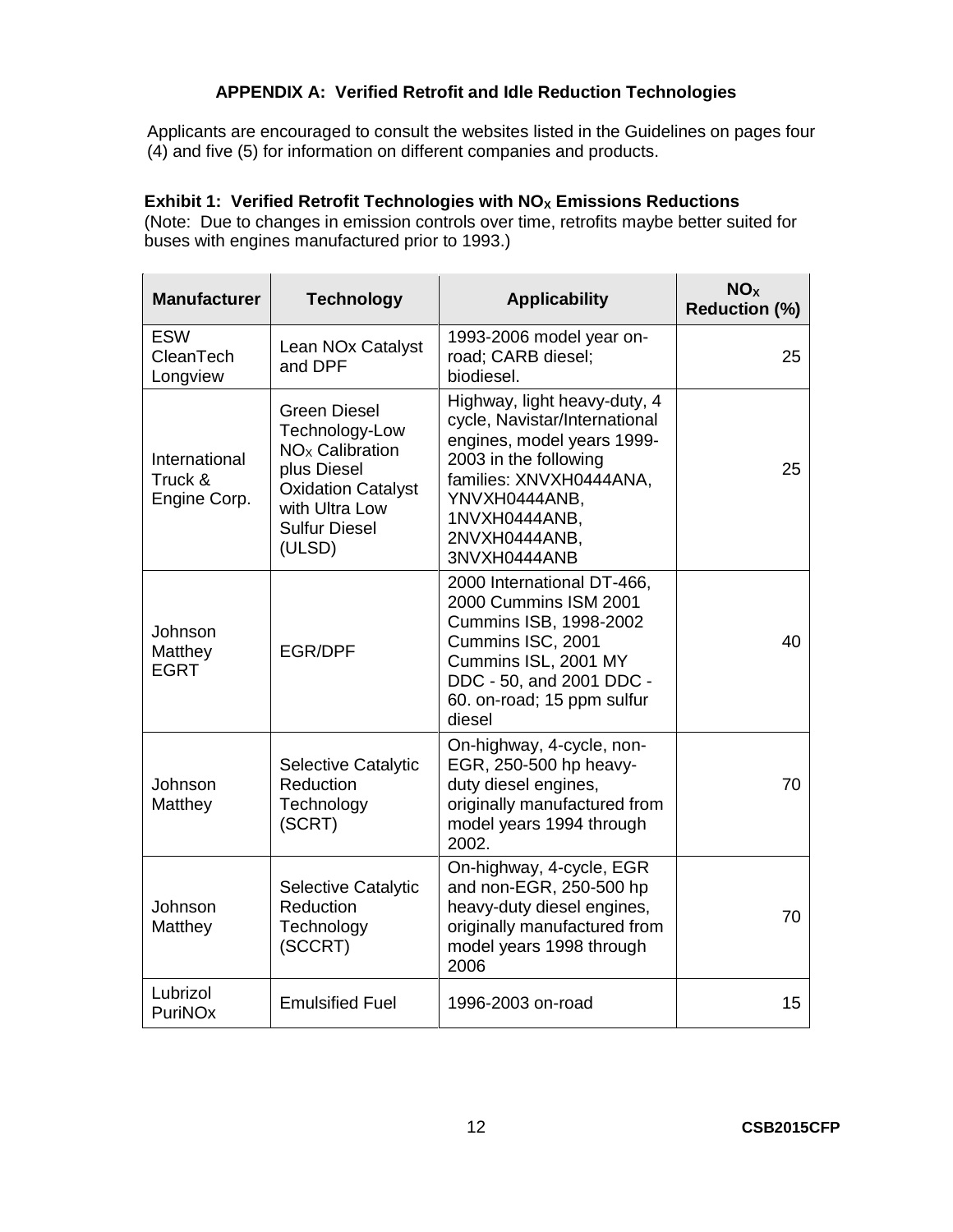# **Exhibit 2: Verified Idle Reduction Technologies for School Buses**

| <b>Manufacturer</b>                   | <b>Technology</b>               | <b>Product</b>                                                                                                                                                                            |
|---------------------------------------|---------------------------------|-------------------------------------------------------------------------------------------------------------------------------------------------------------------------------------------|
| <b>Espar Heater</b><br><b>Systems</b> | Fuel-Operated<br><b>Heaters</b> | E-Guardian 5 (Hydronic D5)<br>E-Guardian 8 (Hydronic D8)<br>E-Guardian 10 (Hydronic D10)<br>E-Guardian 12 (Hydronic D12), and<br>Airtronic D <sub>2</sub><br>Airtronic D4<br>Airtronic D5 |
| Proheat                               | Fuel-Operated<br><b>Heaters</b> | Proheat X45                                                                                                                                                                               |
| Webasto                               | Fuel-Operated<br><b>Heaters</b> | Thermo Top C/Z Coolant Heater (TSL 17)<br>Scholastic Series Heaters (DBW 2010)                                                                                                            |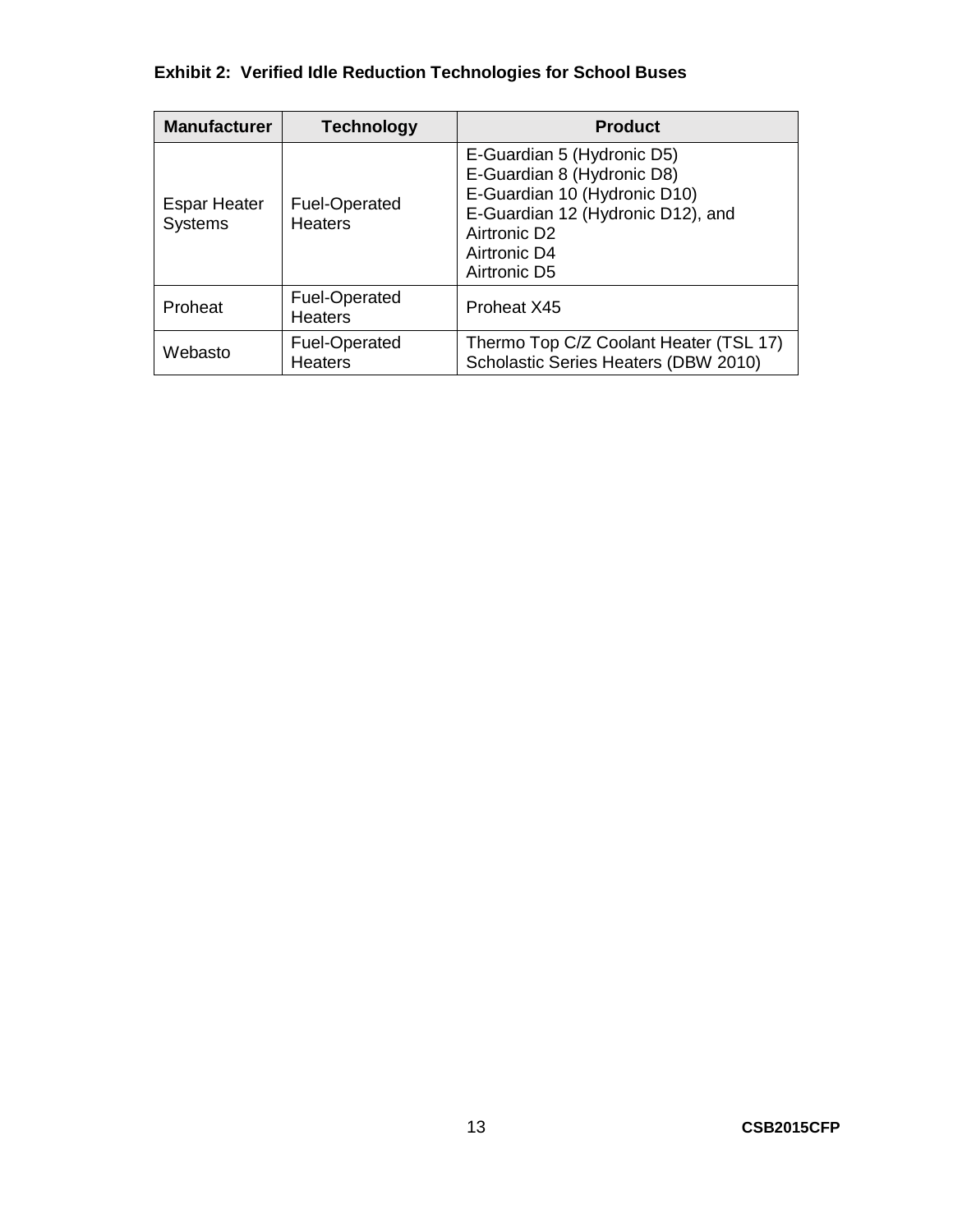### **APPENDIX B: Buy America Certification**

<span id="page-15-0"></span>The undersigned certifies that the following vehicles comply with the Federal Highway Administration Buy America requirements under 23 USC. 313 and 23 CFR 635.410 requiring a domestic manufacturing process for any steel or iron products (including protective coatings).

| 2. |  |
|----|--|
| 3  |  |
|    |  |
| 5. |  |

To be considered domestic, all steel and iron used and all products manufactured from steel and iron must be produced in the United States and all manufacturing processes, including application of a coating, for these materials must occur in the United States. Coating includes all processes which protect or enhance the value of the material to which the coating is applied. This requirement does not preclude minimal use of foreign steel and iron materials does not exceed one-tenth of one percent of the total contract cost or \$2,500, whichever is greater.

\_\_\_\_\_\_\_\_\_\_\_\_\_\_\_\_\_\_\_\_\_\_\_\_\_\_\_\_\_\_\_\_\_\_\_\_\_\_\_ \_\_\_\_\_\_\_\_\_\_\_\_\_\_\_\_\_\_\_\_\_\_\_\_\_\_\_\_\_\_\_

Name, Title **Company** 

Date

The undersigned cannot certify that the following vehicles comply with the Federal Highway Administration Buy America requirements under 23 USC 313 and 23 CFR 635.410 requiring a domestic manufacturing process for any steel or iron products (including protective coatings).

| 2. $\qquad \qquad$                                                                                                                                                                                                                                                                                                                                                                                                                                                                                                         |
|----------------------------------------------------------------------------------------------------------------------------------------------------------------------------------------------------------------------------------------------------------------------------------------------------------------------------------------------------------------------------------------------------------------------------------------------------------------------------------------------------------------------------|
| $\begin{array}{c} \n3. \quad \textcolor{blue}{\textbf{2.2}} \quad \textcolor{blue}{\textbf{3.3}} \quad \textcolor{blue}{\textbf{4.4}} \quad \textcolor{blue}{\textbf{5.5}} \quad \textcolor{blue}{\textbf{6.6}} \quad \textcolor{blue}{\textbf{7.6}} \quad \textcolor{blue}{\textbf{8.6}} \quad \textcolor{blue}{\textbf{1.6}} \quad \textcolor{blue}{\textbf{1.6}} \quad \textcolor{blue}{\textbf{1.6}} \quad \textcolor{blue}{\textbf{1.6}} \quad \textcolor{blue}{\textbf{1.6}} \quad \textcolor{blue}{\textbf{1.6}} \$ |
|                                                                                                                                                                                                                                                                                                                                                                                                                                                                                                                            |
|                                                                                                                                                                                                                                                                                                                                                                                                                                                                                                                            |

\_\_\_\_\_\_\_\_\_\_\_\_\_\_\_\_\_\_\_\_\_\_\_\_\_\_\_\_\_\_\_\_\_\_\_\_\_\_\_

The Buy America certification cannot be made for the following reasons:

Name, Title **Company** 

\_\_\_\_\_\_\_\_\_\_\_\_\_\_\_\_\_\_\_\_\_\_\_\_\_\_\_\_\_\_\_\_\_\_\_\_\_\_\_ Date

\_\_\_\_\_\_\_\_\_\_\_\_\_\_\_\_\_\_\_\_\_\_\_\_\_\_\_\_\_\_\_\_\_\_\_\_\_\_\_\_\_\_\_\_\_\_\_\_\_\_\_\_\_\_\_\_\_\_\_\_\_\_\_\_\_\_\_\_\_\_\_\_\_\_\_ \_\_\_\_\_\_\_\_\_\_\_\_\_\_\_\_\_\_\_\_\_\_\_\_\_\_\_\_\_\_\_\_\_\_\_\_\_\_\_\_\_\_\_\_\_\_\_\_\_\_\_\_\_\_\_\_\_\_\_\_\_\_\_\_\_\_\_\_\_\_\_\_\_\_\_ \_\_\_\_\_\_\_\_\_\_\_\_\_\_\_\_\_\_\_\_\_\_\_\_\_\_\_\_\_\_\_\_\_\_\_\_\_\_\_\_\_\_\_\_\_\_\_\_\_\_\_\_\_\_\_\_\_\_\_\_\_\_\_\_\_\_\_\_\_\_\_\_\_\_\_

\_\_\_\_\_\_\_\_\_\_\_\_\_\_\_\_\_\_\_\_\_\_\_\_\_\_\_\_\_\_\_\_\_\_\_\_\_\_\_ \_\_\_\_\_\_\_\_\_\_\_\_\_\_\_\_\_\_\_\_\_\_\_\_\_\_\_\_\_\_\_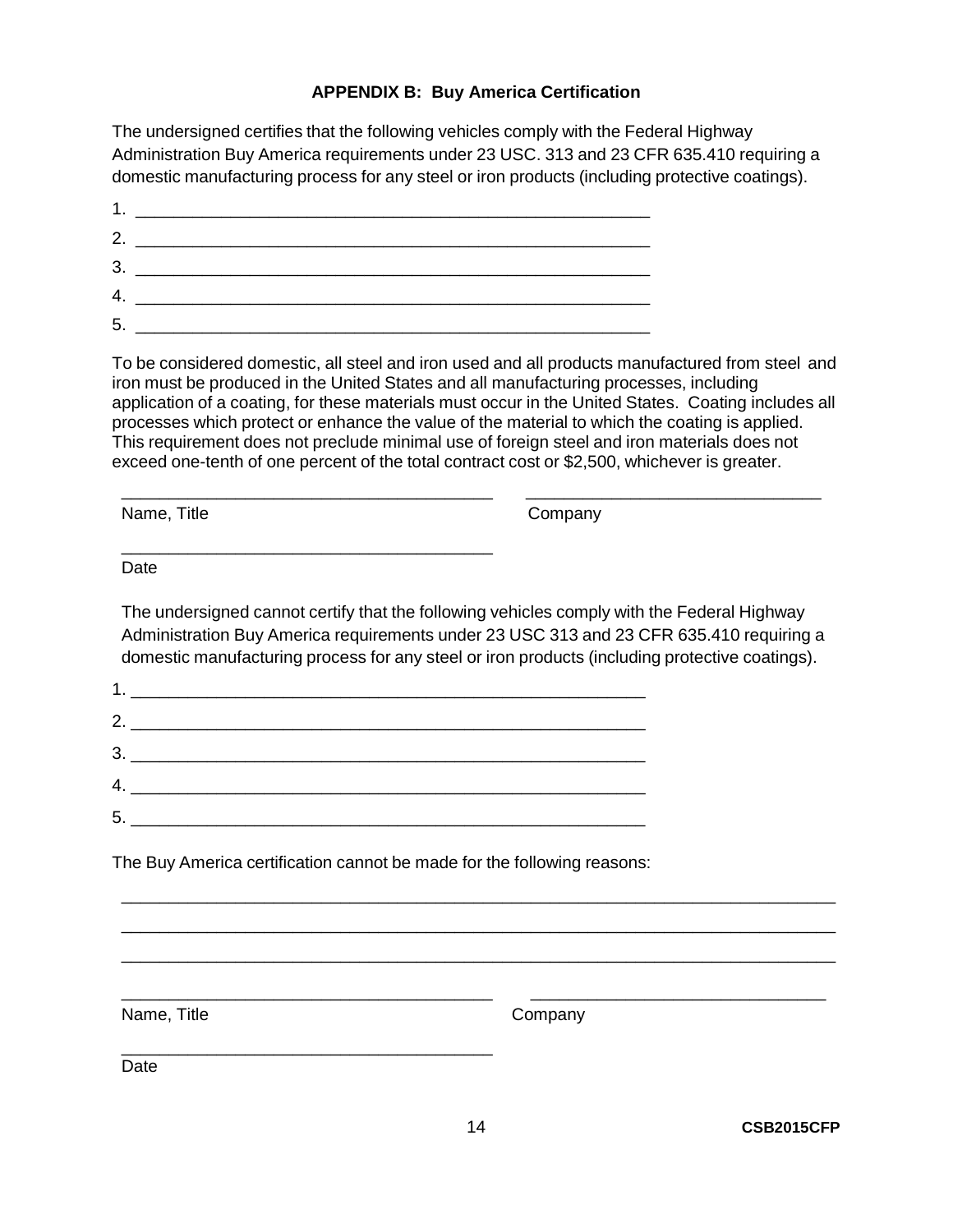### **APPENDIX C: Subgrantee Procurement Review Checklist**

<span id="page-16-0"></span>Grant Name and Number:

Subgrantee:

Subgrantee Federal Award:

Total Project Cost:

| <b>Procurement Requirements</b>                                          | <b>Yes</b> | No |
|--------------------------------------------------------------------------|------------|----|
| 1. Does the subgrantee have a written code of conduct for procurement    |            |    |
| officials?                                                               |            |    |
| 2. Does the subgrantee have a contract administration system in place to |            |    |
| ensure compliance with procurement procedures?                           |            |    |
| 3. Are the following documents included in the subgrantee's contract     |            |    |
| administration system?                                                   |            |    |
| a. Written Procurement History (including rationale used for procurement |            |    |
| method, selection process, methodology used to select vendor)            |            |    |
| b. Solicitation Documentation                                            |            |    |
| c. Purchase Order / Contract                                             |            |    |
| d. Invoice                                                               |            |    |
| e. Proof of Payment                                                      |            |    |
| f. NCTCOG Pre-approval (if applicable)                                   |            |    |

| Item(s) Procured | Purchase | Procurement  |
|------------------|----------|--------------|
|                  | Price    | Method Used* |
|                  |          |              |
|                  |          |              |
|                  |          |              |
|                  |          |              |
|                  |          |              |

List of Procurement Methods:

- 1. Purchases < \$3,000
- 2. Purchases > \$3,000 but < \$100,000
- 3. Purchases > \$100,000 Sealed Bid (Publicly advertised, requires NCTCOG preapproval)
- 4. Purchases > \$100,000 Competitive Proposal (Publicly advertised, requires NCTCOG pre-approval)
- 5. Sole Source (Requires NCTCOG pre-approval)
- 6. Emergency Procurement (Requires NCTCOG pre-approval)
- 7. State Contract
- 8. Other Please Explain

Notes: \_\_\_\_\_\_\_\_\_\_\_\_\_\_\_\_\_\_\_\_\_\_\_\_\_\_\_\_\_\_\_\_\_\_\_\_\_\_\_\_\_\_\_\_\_\_\_\_\_\_\_\_\_\_\_\_\_\_\_\_\_\_\_\_\_\_

\_\_\_\_\_\_\_\_\_\_\_\_\_\_\_\_\_\_\_\_\_\_\_\_\_\_\_\_\_\_\_\_\_\_\_\_\_\_\_\_\_\_\_\_\_\_\_\_\_\_\_\_\_\_\_\_\_\_\_\_\_\_\_\_\_\_